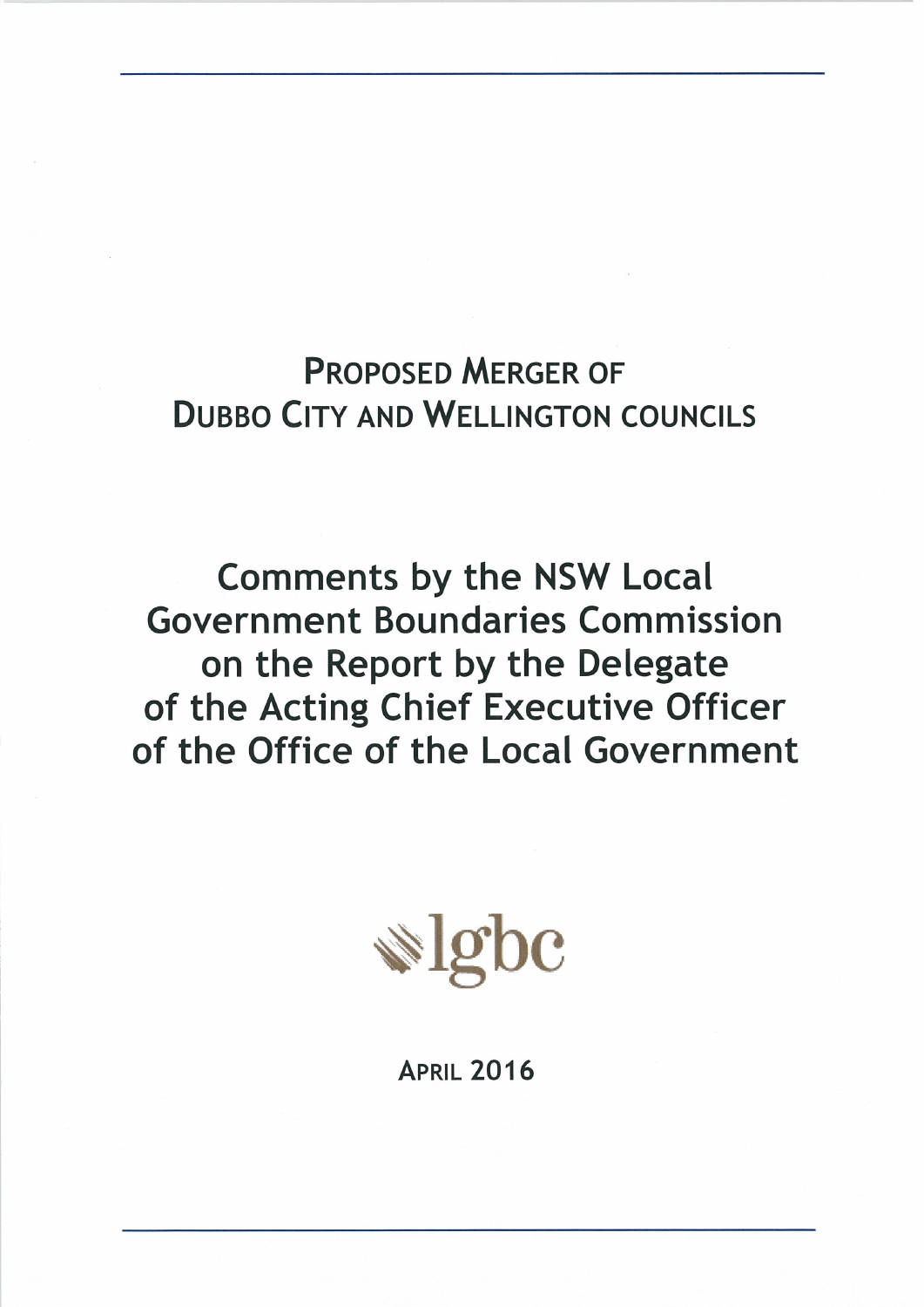

**Local Government Boundaries Commission GPO Box 5341** Sydney NSW 2001

The Hon Paul Toole MP Minister for Local Government Level 17 NE 52 Martin Place, SYDNEY NSW 2000

**Dear Minister** 

#### Proposed merger of Dubbo City and Wellington councils

The Local Government Boundaries Commission provides its comments on the Delegate's Report into the above merger proposal under section 218F(6) of the Local Government Act 1993.

Yours sincerely

Bob Serat

RJ Sendt Chairperson 26 April 2016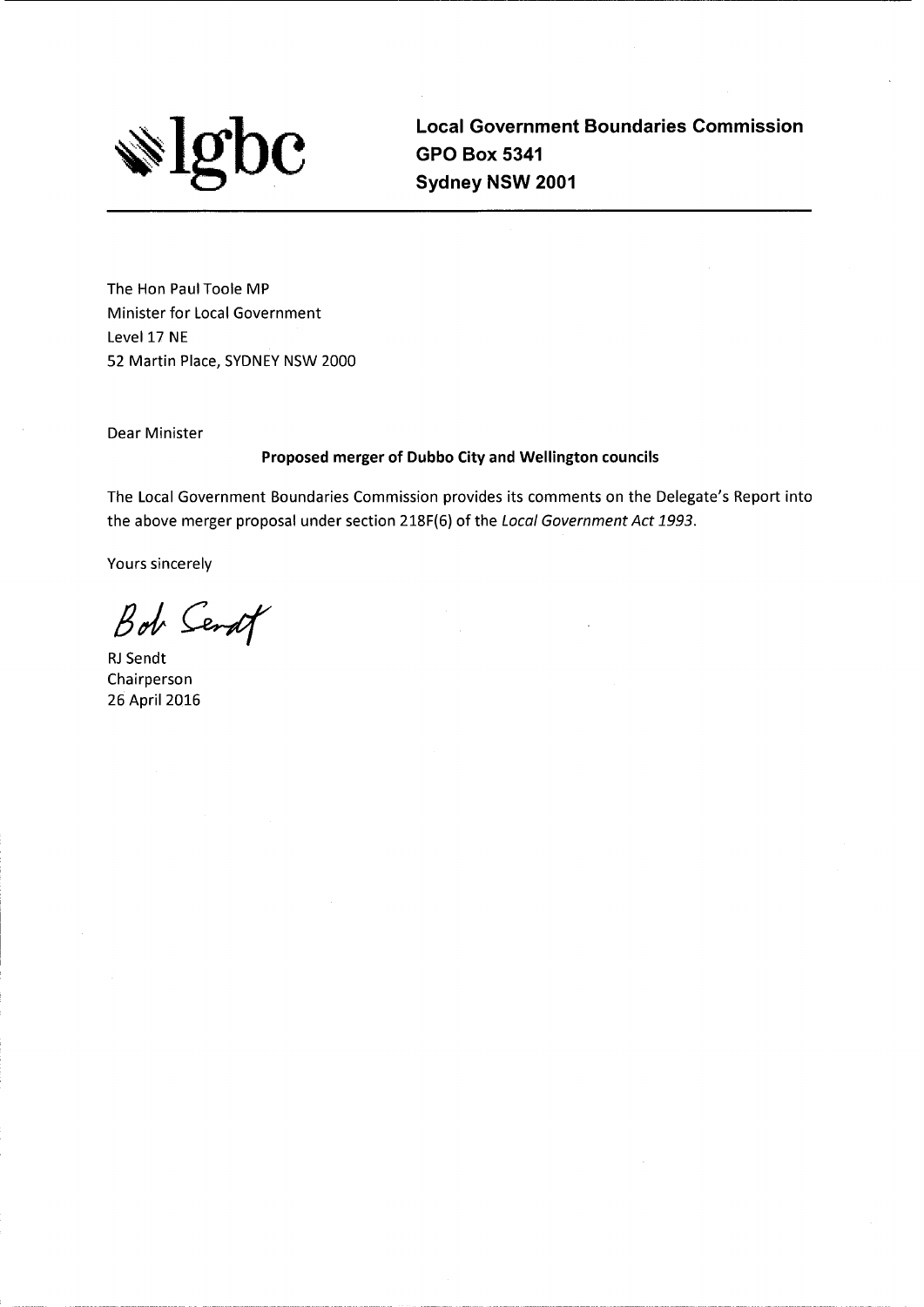# **1. Summary of Local Government Boundaries Commission comments**

The Boundaries Commission has reviewed the Delegate's Report on the proposed merger of Dubbo City Council and Wellington Council to determine whether it shows the legislative process has been followed and the Delegate has taken into account all the factors required under the *Local Government Act 1993* (the Act).

#### **The Commission has assessed that:**

- **the Delegate's Report shows that the Delegate has undertaken all the processes required by section 263 of the Act***,*
- **the Delegate's Report shows that the Delegate has adequately considered all the factors required by section 263(3) of the Act, with the exception of the factor required by subsection 263(3)(e5) (diverse communities), and**
- **the Delegate's recommendation in relation to the proposed merger is supported by the Delegate's assessment of the factors.**

# **2. Summary of merger proposal**

On 6 January 2016, the Minister for Local Government referred a proposal to merge the local government areas of Dubbo City Council and Wellington Council to the Acting Chief Executive of the Office of Local Government for examination and report under the Act. The following map shows the proposed new council area (shaded in green).



#### *Proposed merger of Dubbo and Wellington*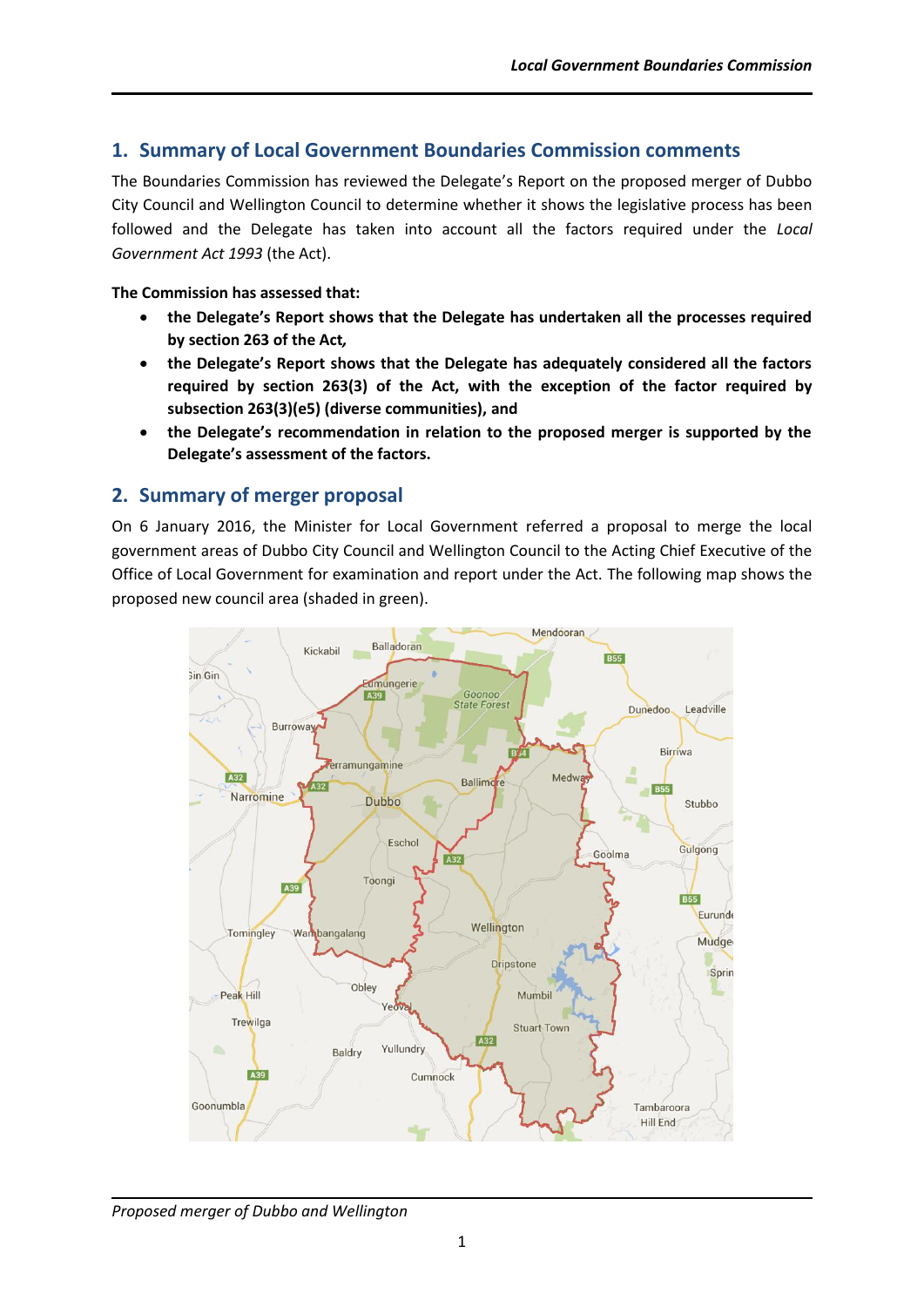The proposal would have the following impacts on population across the two councils.

| Council                   | 2016   | 2031   |
|---------------------------|--------|--------|
| Dubbo City Council        | 41.950 | 46.500 |
| <b>Wellington Council</b> | 8.750  | 8.100  |
| <b>Merged Entity</b>      | 50,700 | 54,600 |

*Source: NSW Department of Planning & Environment, 2014 NSW Projections (Population, Household and Dwellings).*

The Acting Chief Executive delegated the function of examining and reporting on each of the proposals to a number of people, known as 'Delegates'. Delegates were required to examine and report upon each merger proposal rigorously and fairly. The examination process included Delegates calling for submissions and holding a public inquiry on each proposed council merger. Delegates prepared a report on the proposal and provided that report to the Local Government Boundaries Commission.

# **3. Role of the Local Government Boundaries Commission**

The Local Government Boundaries Commission is an independent statutory authority constituted under section 260 of the Act. The Boundaries Commission examines and reports on any matter referred to it by the Minister in relation to the boundaries of local government areas and the areas of operation of county councils.

The Boundaries Commission has several functions under the Act. In the current context (where the Minister has elected to refer the proposal to the Office of Local Government, rather than the Boundaries Commission, for examination), the most relevant Commission functions are set out in section 218F(6) of the Act. This section requires:

- the Chief Executive to furnish the report on the examination of the merger proposal to the Boundaries Commission for review and comment, and
- the Boundaries Commission to review the report and send its comments to the Minister.

The Commission's role does not involve re-examining the advantages and disadvantages of the proposed mergers, accepting submissions or holding public inquiries.

# **4. Delegate's recommendations**

The Delegate's key recommendation is:

*"That the Dubbo City Council and Wellington Council merger proposal proceed."*

The Delegate also recommended that:

- *"the provisions of 218CA of the Act be applied to the Wellington rural centre, given its near compliance with the 5,000 population threshold and so that existing local employee positions could be preserved as much as possible.*
- *there remain a substantial, continuing staff presence in the Wellington administration office as well as continuity of local outdoor staff employment as occurs at present in the Wellington LGA."*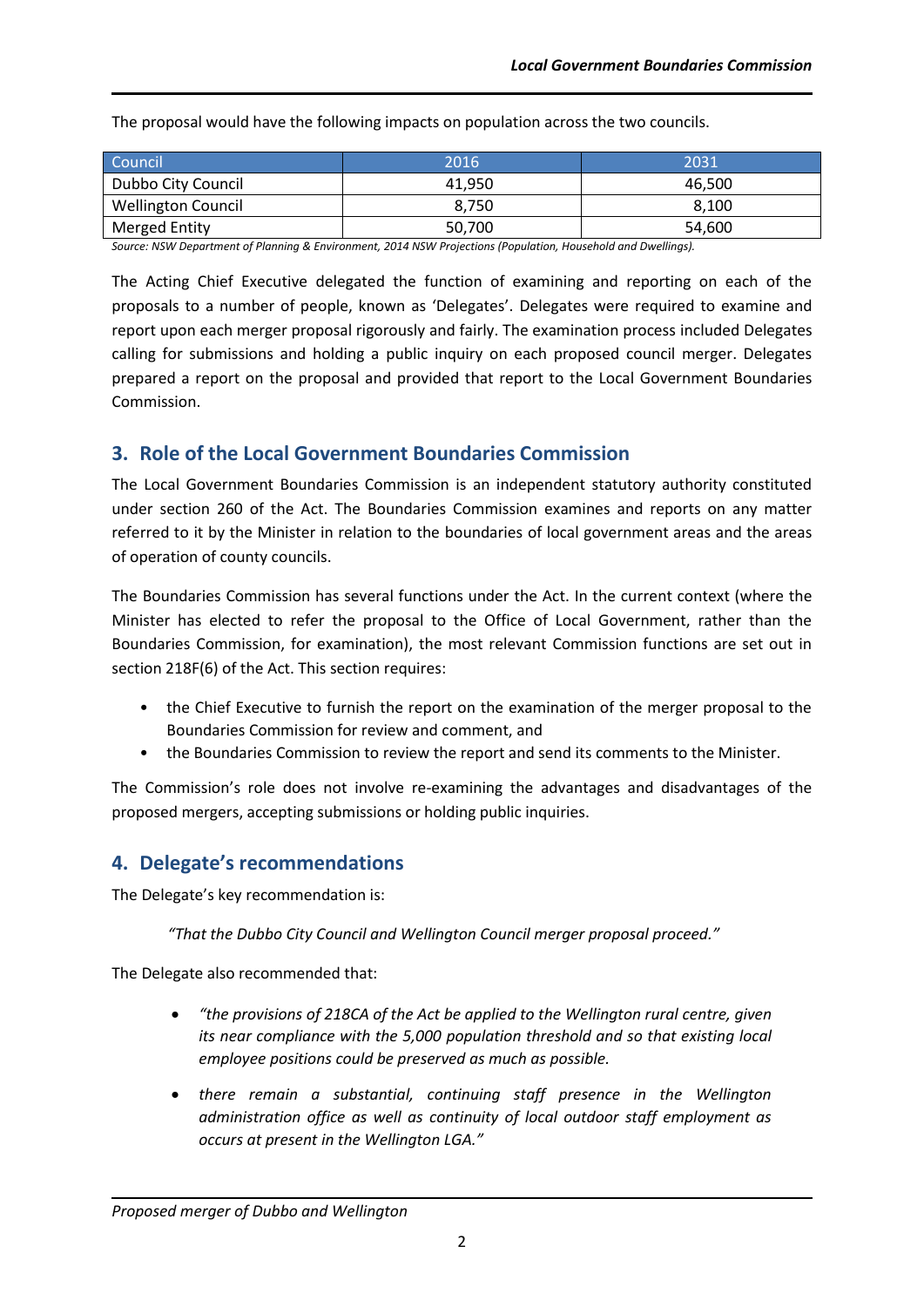The Delegate also stated in the chapter related to "Other Issues":

 *"Should this merger proceed, it would be recommended that careful consideration be given to altering the merger boundary and transferring the southern villages of Stuart Town and Euchareena to Cabonne Council."*

# **5. The Commission's detailed comments**

#### *5.1 Review of the process followed by the Delegate*

Under the Act, the Delegate is required to undertake certain processes in examining a merger proposal. These processes include holding an inquiry, allowing members of the public to attend meetings as part of the inquiry and calling for submissions. As part of its review of the Delegate's Report, the Commission has looked at whether these processes were followed.

In total the Delegate considered 415 written and verbal submissions from the public, community and other organisations and councils.

The Delegate held two public inquiries on 4 February 2016 at the Wellington Soldiers Club and Club Dubbo.

*The Commission's view is that the Delegate has met the relevant requirements.*

#### *5.2 Review of the Delegate's consideration of the factors specified in the Act*

Under section 263(3) of the Act, the Delegate is required to have regard to a range of factors when considering a merger proposal.

*Overall, the Commission's view is that the Report shows the Delegate adequately considered all the factors with the exception of diverse communities.*

The Commission has formed this view based on its review of the discussion presented in the Delegate's Report. The Commission specifically considered whether the extent of that discussion adequately canvassed the range of issues raised in the written submissions made to the Delegate, the views expressed at the public hearings and other information that would have been available to the Delegate.

The Commission makes the following comments relating to each factor: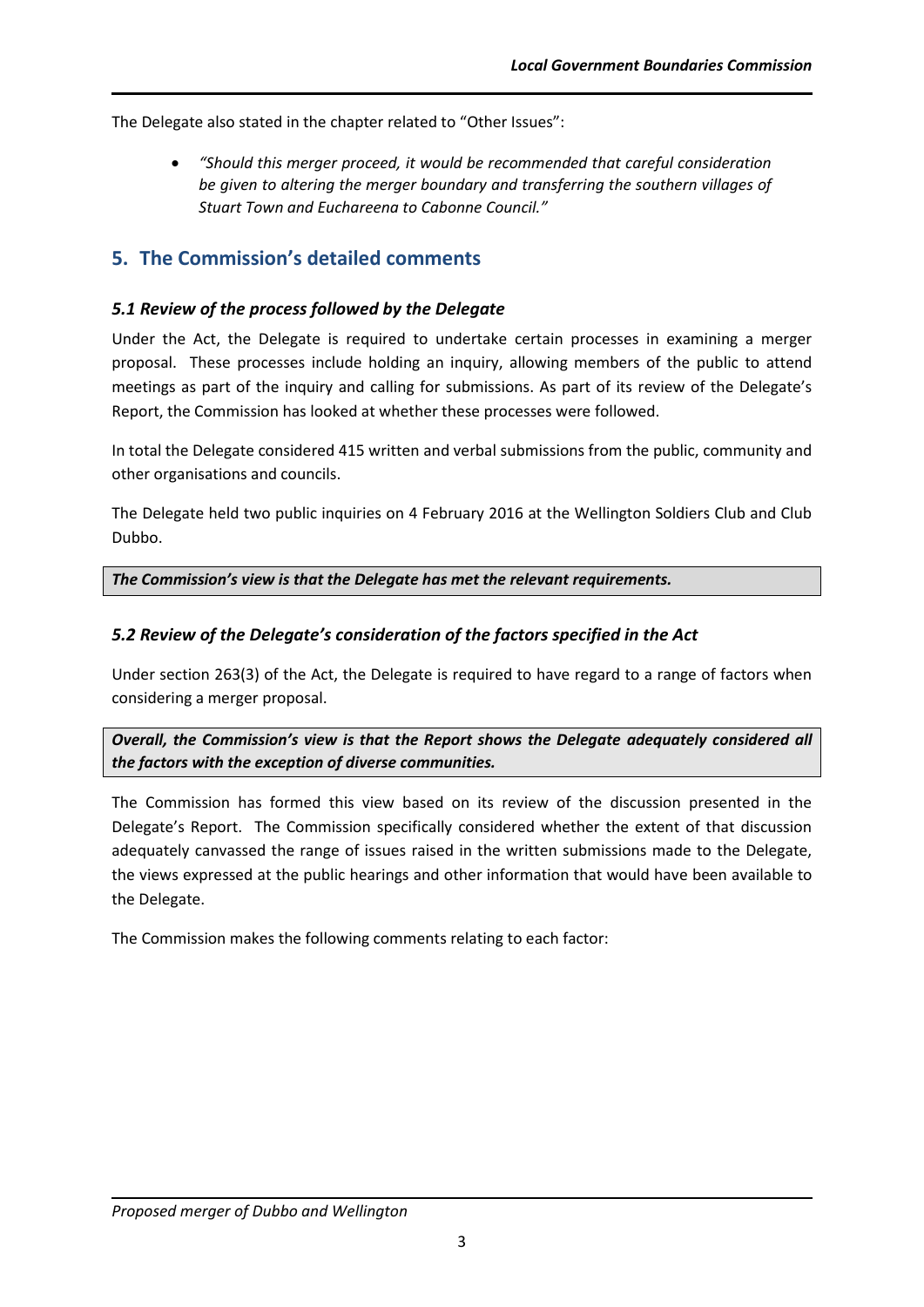# *5.2.1 Financial factors*

Section 263(3)(a) of the Act requires the Delegate to have regard to:

*"the financial advantages or disadvantages (including the economies or diseconomies of scale) of any relevant proposal to the residents and ratepayers of the areas concerned".*

The Delegate stated that:

*"… if one accepts the KPMG financial assumptions as outlined in the merger proposal document, and recognising that a 9.5 per cent nominal discount rate, or "safety factor", was applied to financial projections, the estimated merger savings are expected to be \$17 million over 20 years, with the analysis showing the proposed merger was expected to generate an average of around \$1.5 million in savings annually from 2020. This is considered a sufficient reason for the merger to proceed, being of significant benefit to the communities."* 

The Delegate then considered the infrastructure backlog of the two Councils, noting the IPART assessment that each Council satisfied the criteria of infrastructure and service management, as well as other financial criteria for sustainability and efficiency. The Report concludes from this that the merger should not give rise to any negative factors in this respect.

With regard to rates, the Delegate noted that "a merged council would have the ability to establish differential rates to militate against excessive rate increases or decreases in the various rating catchments. Emphasis of rating could then be amended over time in light of service delivery and facilities audit outcomes."

The Delegate considered that a merged council would have the necessary capacity to provide an acceptable level of service with regards to road construction and maintenance. The Delegate concluded:

*"In financial terms, the merging of the councils provides a better long term solution for the communities than to maintain the status quo. The financial advantages of the proposal outweigh perceived disadvantages as has been suggested in the foregoing discussion and which became evidence in the examination process. … A new merged, larger council is considered a better and more optimal solution. While there may be some short term challenges, a new council will have financial strength and capacity to benefit the broad communities it would represent."*

*The Commission's view is that the Delegate adequately considered the issues under this factor, while noting the limited analysis of issues raised by submissions.*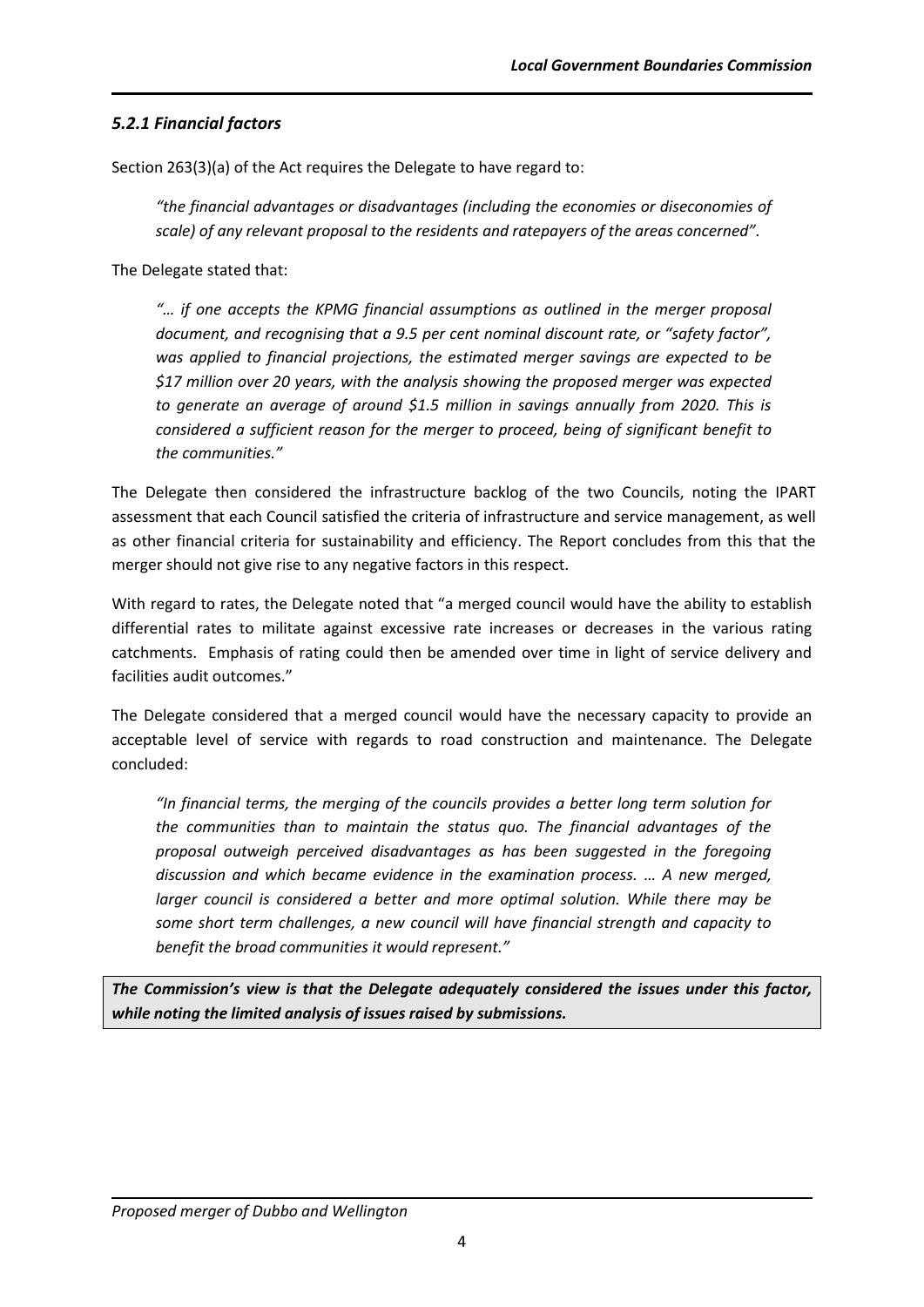# *5.2.2 Communities of interest*

Section 263(3)(b) of the Act requires the Delegate to have regard to:

*"the community of interest and geographic cohesion in the existing areas and in any proposed new area".*

The Report stated that the community of interest and geographic cohesion of the LGAs is underscored by the reliance of Wellington Council residents on Dubbo, which is a major service centre. The Delegate noted that public inquiry presenters and some submissions acknowledged significant sporting, social and cultural linkages in addition to the economic connectivity of each area.

With regard to the geographic cohesion of the region, the Delegate considered that:

*"The geographical size of the Wellington LGA and the location of some villages mean that outlying villages and some farmland areas have varying communities of interest. For example, the village of Geurie is 29 kilometres from Dubbo whereas Euchareena village is 103 kilometres from Dubbo, but only 43 kilometres from Orange".*

The Report stated that the geographic cohesion between the two LGAs has been interwoven by history and time into a present day general acceptance that the region of Orana is inclusive of Wellington Council and Dubbo Council. One submission considered in the Report argued that a benefit of a merger would be the consolidation of utilities already used jointly by the councils through mutual understandings, agreements and joint operational alliances.

The Delegate concluded that *"Due to the relatively close proximity of the two LGAs, the ease of access and extensive existing areas of connectivity, the positive community of interest and geographic cohesion is conducive to ensuring the merger proposal, if implemented, would be successful."*

#### *The Commission's view is that the Delegate adequately considered the issues under this factor.*

## *5.2.3 Historical and traditional values*

Section 263(3)(c) of the Act requires the Delegate to have regard to:

*"the existing historical and traditional values in the existing areas and the impact of change on them".*

The Delegate stated that a small number of presenters and submissions addressed this factor, and then provides a brief history of the two council areas, noting that:

*"The WC submission acknowledged that Wellington and Dubbo had a shared history through agriculture while recognising that farms in Wellington LGA, particularly to the east and south, also utilised Orange city as a supply base."* 

The Delegate also noted Dubbo City Council's submission.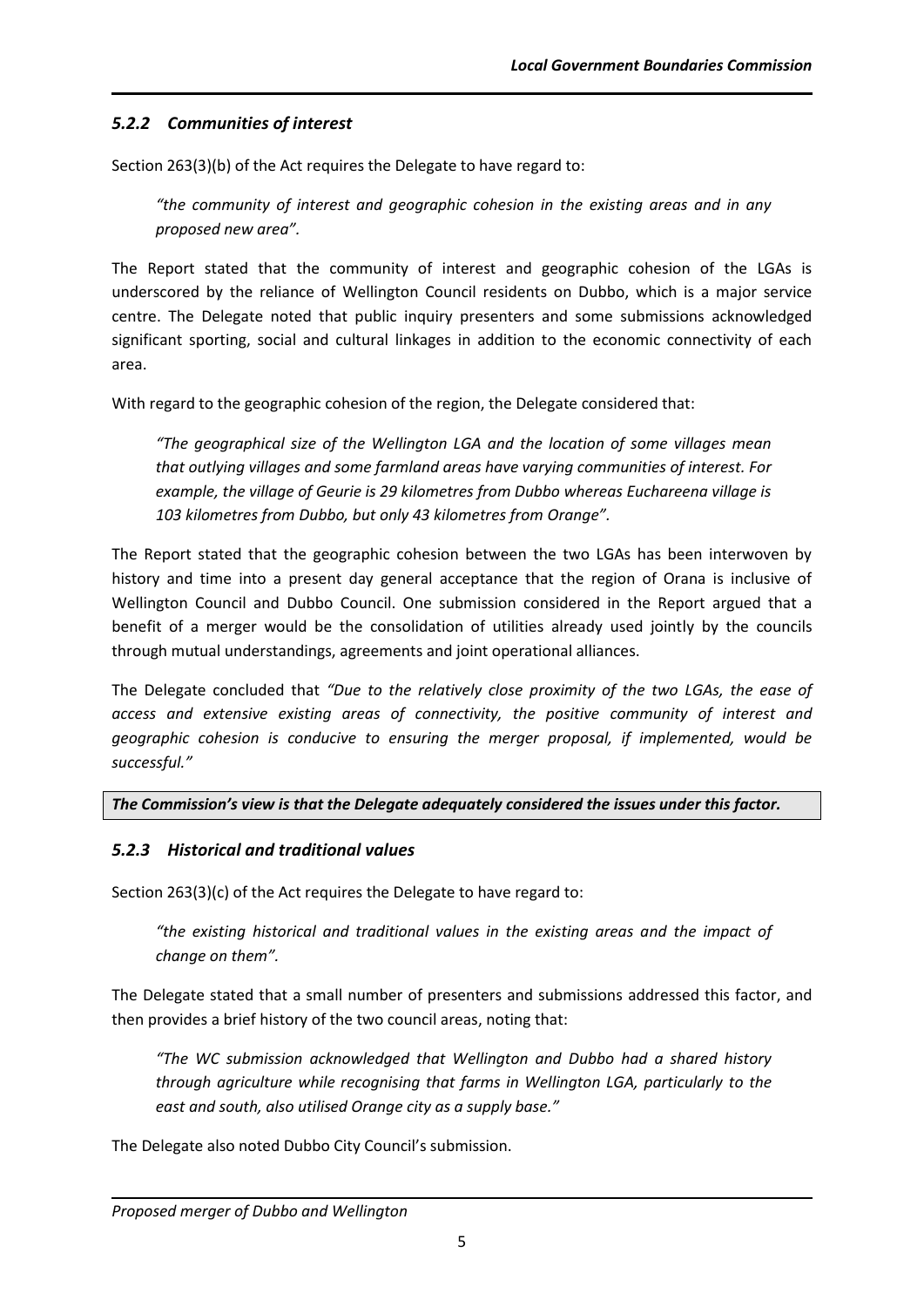The Delegate concluded that each local government area had strong past agricultural linkages, and linkages to the Aboriginal Wiradjuri nation. Given this shared history as expressed by the Delegate, the Report stated "*similarities in history and tradition are self-evident*".

*The Commission's view is that the Delegate adequately considered the issues under this factor.*

# *5.2.4 Attitudes of residents and ratepayers*

Section 263(3)(d) of the Act requires the Delegate to have regard to:

*"the attitude of the residents and ratepayers of the areas concerned".*

The Delegate noted that the dominant attitude of those engaging in the examination process was that each council should continue to stand alone. This view was evidenced by claims that Dubbo City was in a sound financial position and Wellington was only assessed as not fit for the future on the basis of not fulfilling the scale and capacity criterion. As stated in the Report, "Dubbo based submissions revealed a perception and conveyed a prevalent attitude that its ratepayers should not be required to 'prop up' or subsidise the Wellington LGA".

The Report noted that Dubbo undertook a survey to gauge public opinion on the proposal, which attracted 1,526 responses and gave results of 79 per cent against the proposal and 21 per cent in favour. However, the Delegate stated that the survey was a self-selected survey rather than a random sample and could have been completed by persons not residing in the LGA.

The Delegate concluded:

*"There were views both for and against the proposal with a variety of attitudes being primarily emotive, and expressing concerns about perceived possible negative outcomes if the merger proposal was implemented. The alternative and also reasonably well supported view was that it was time for the two councils to merge to enhance the likelihood of a stronger council and region better able to provide a reasonable level of services and facilities, and to meet future rural and regional challenges."* 

*The Commission's view is that the Delegate adequately considered the issues under this factor, while noting the limited analysis of issues raised by submissions.*

## *5.2.5 Elected representation*

Section 263(3)(e) of the Act requires the Delegate to have regard to:

"*the requirements of the area concerned in relation to elected representation for residents and ratepayers at the local level, the desirable and appropriate relationship between elected representatives and ratepayers and residents and such other matters as it considers relevant in relation to the past and future patterns of elected representation for that area".*

It was noted in the Report that Dubbo Council has 11 elected councillors and population per councillor of 3,725, which is less than its council group average of 4,097. WC has nine councillors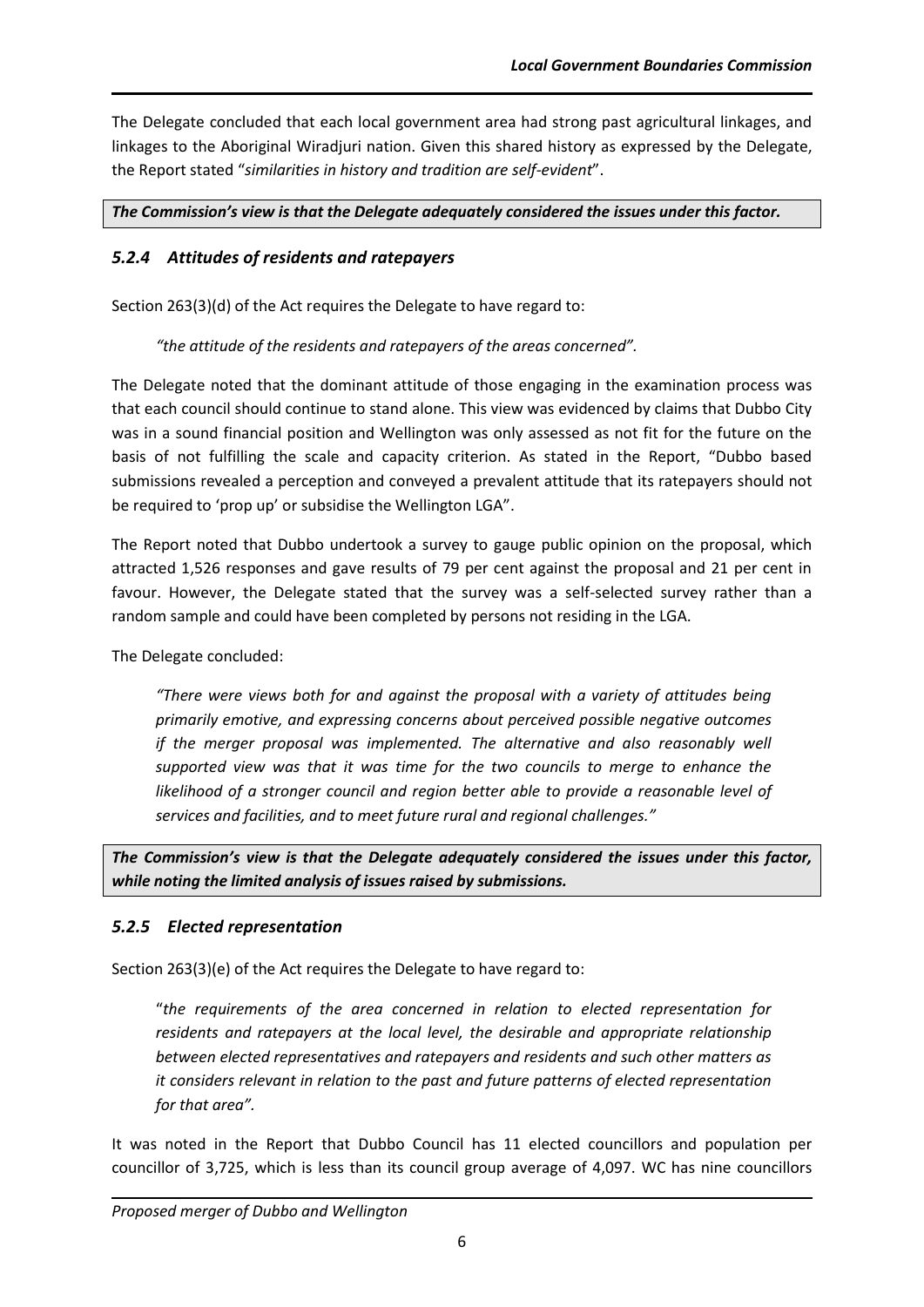with 995 electors per councillor, marginally more than its council group average of 840. The merger proposal suggests a merged council comprising 11 councillors which would equate to a ratio of 4,602 residents per councillor.

The Delegate further stated that concern was expressed in submissions about the number of representatives from Wellington on a merged council and that these councillors would "… therefore have very little input into future decisions impacting Wellington and its district". The Delegate further noted that projected population declines in the Wellington area and projected population increases in the Dubbo area could further impact upon future elected representation.

The Delegate concluded that a substantial majority of elected representatives should come from the Dubbo area given that in excess of 80 per cent of electors of a merged council would be former Dubbo City electors. The Report stated that:

*"The proportional representation system of voting which provides for a quota system and enables election of minority populations and groups should however provide some representation for the Wellington area presuming that voters supported local candidates … It is considered that an undivided area with a council comprising nine elected representatives would provide optimal representation for a merged council."*

*The Commission's view is that the Delegate adequately considered the issues under this factor, while noting the limited analysis of issues raised by submissions.*

# *5.2.6 Service delivery and facilities*

Section 263(3)(e1) of the Act requires the Delegate to have regard to:

*"the impact of any relevant proposal on the ability of the councils of the areas concerned to provide adequate, equitable and appropriate services and facilities".*

The Delegate noted that "there was general acceptance amongst the written and verbal submissions that each LGA was providing adequate, equitable and appropriate services. There was also a view among some Wellington people that WC, because of its perceived financial situation, was providing a less than adequate service, particularly from rural ratepayers' perspectives, in terms of rural roads maintenance."

The Report noted that Wellington Council submitted that it has embarked on a process to identify improvement opportunities to fund required assets renewal and maintenance as part of its IPART Fit for the Future submission. The Delegate noted:

*"… council would reduce service levels with strategies including reducing services in horticulture, ranger services, major community events, community donations and library and heritage advisory services. The total cost of these reductions according to the F4F submission, is \$272,000 over three financial years."*

The Report noted that Dubbo City Council "indicated that there would be a potential extra financial burden in this respect (providing services and facilities) given that WC was not fit". The Delegate concluded that: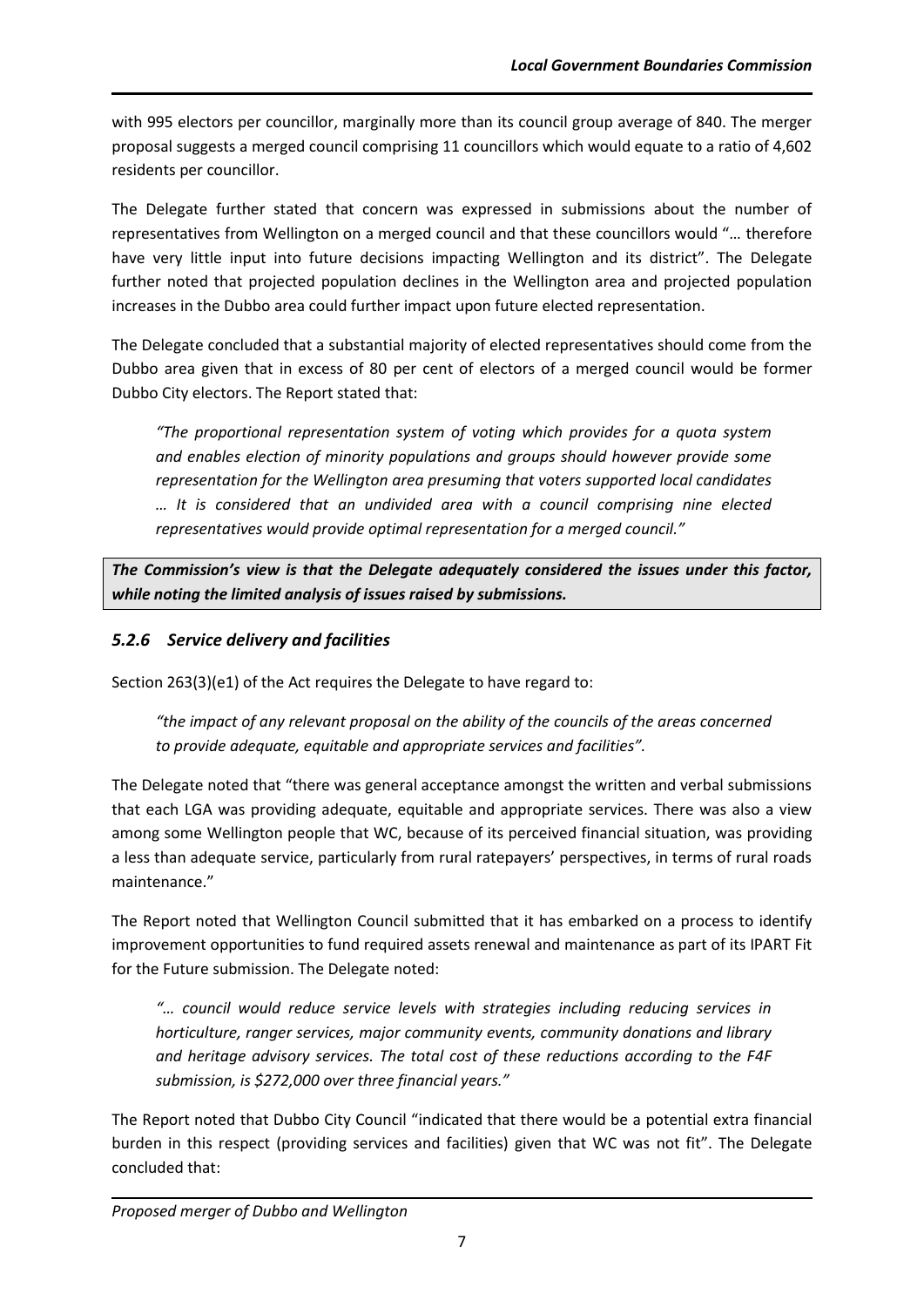*"It is considered that there would not be significant impacts on a merged entity providing adequate, equitable and appropriate services and facilities. Acknowledging the financial strength of DCC, and that WC was taking steps to improve its financial sustainability, a potential merger benefit is that the proposed specific WC service level reductions, amounting to only \$272,000 over three fiscal years, could be avoided."*

#### *The Commission's view is that the Delegate adequately considered the issues under this factor.*

#### *5.2.7 Employment impacts on staff*

Section 263(3)(e2) of the Act requires the Delegate to have regard to:

*"the impact of any relevant proposal on the employment of the staff by the councils of the areas concerned".*

The Report noted that Dubbo City Council has a full time equivalent staff of 330 while Wellington Council has 111 employees. The Delegate stated some submissions expressed concern about the potential for job losses, especially in the Wellington area, some also arguing that a direct loss of employee positions would have an economic multiplier effect that would damage the broader Wellington economy.

The Delegate considered the legislative protections against job losses, noting that the provisions of section 218CA of the Act do not apply to Wellington Council because the Wellington rural centre has marginally in excess of 5,000.

The Delegate made two recommendations with respect to this factor:

*"It is recommended that the provisions of 218CA be applied to the Wellington rural centre, given its near fit with the 5,000 population threshold and so that employees' positions can be preserved as much as possible. It is further recommended that in the event of a merger, there be a continuing substantial staff presence in the Wellington administration office as well as continuity of local Wellington LGA outdoor staff employment."*

*The Commission's view is that the Delegate adequately considered the issues under this factor.*

#### *5.2.8 Rural impacts*

Section 263(3)(e3) of the Act requires the Delegate to have regard to:

*"the impact of any relevant proposal on rural communities in the areas concerned".*

The Report's chapter on rural impacts focused on the Wellington area, noting that Wellington Council argued that the merger is likely to create negative impacts on its rural communities. Council submitted that projected growth in Dubbo City could occur at the expense of the rural lifestyle and environment in Wellington. Reduction in employment was viewed by Wellington Council as a potential impact on the rural communities, with job losses resulting in a corresponding loss of further employment in the current Wellington LGA.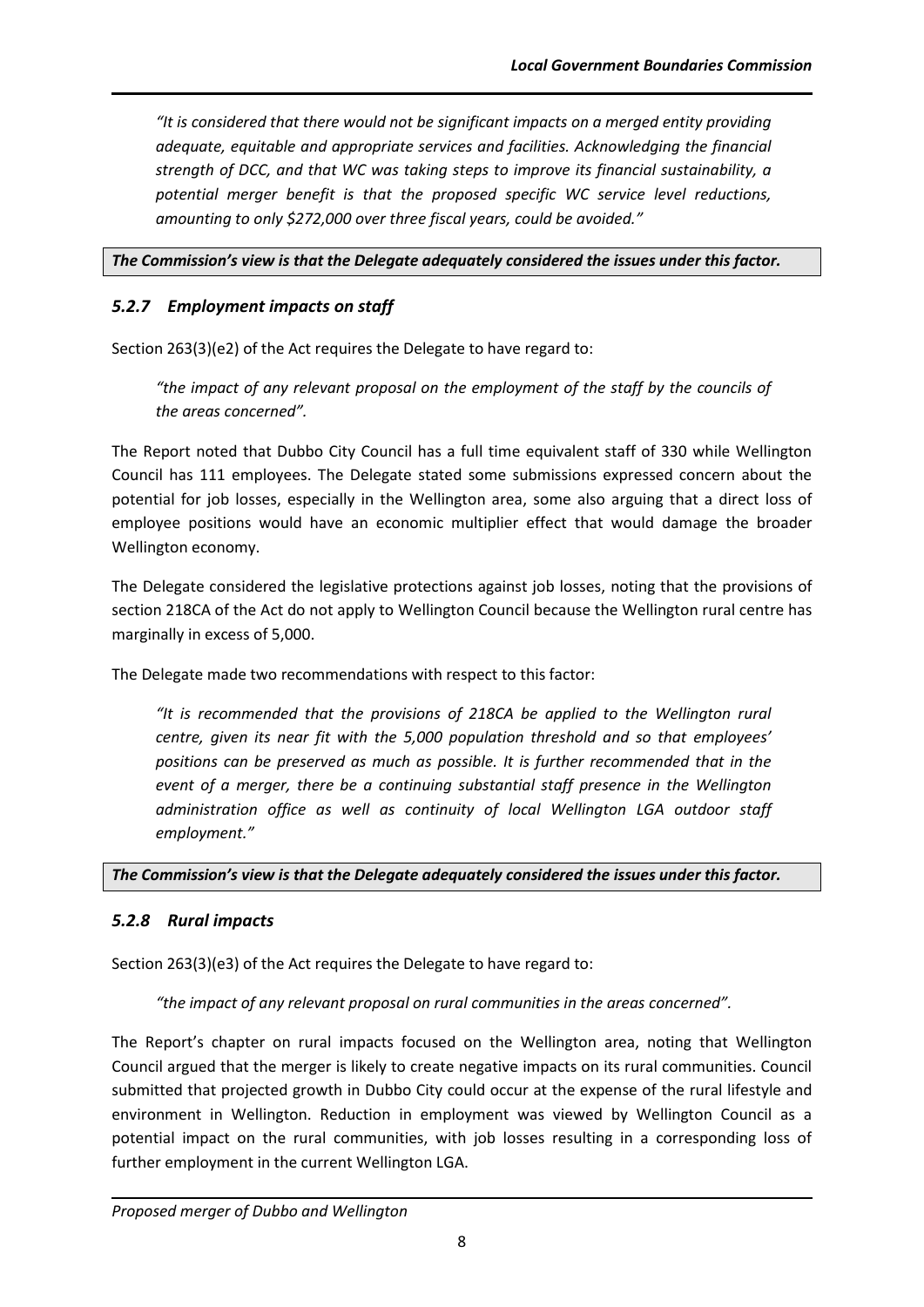The Report noted that Dubbo City Council raised the matter of farmland rating inequality and the ability of communities to afford council rates. The Delegate noted that *"given that differential rating does not exist for farmland and one farmland rate is applied to a whole merged council, equalising of farmland rates would provide a challenge to a merged entity".*

The Delegate concluded:

*"These and other potential merger impacts on rural communities can be effectively addressed with well-considered and inclusive strategies, and communication mechanisms. It is not considered that these acknowledged potential impacts would amount to major issues or impediments for a merged council."*

*The Commission's view is that the Delegate adequately considered the issues under this factor, while noting the limited analysis of issues raised by submissions.*

## *5.2.9 Wards*

Section 263(3)(e4) of the Act requires the Delegate to have regard to:

*"in the case of a proposal for the amalgamation of two or more areas, the desirability (or otherwise) of dividing the resulting area or areas into wards".*

The Delegate noted that both council areas are undivided and considered the councils' submissions as follows:

*"WC expressed the view that without the establishment of wards, there was a risk that WC residents would not have representation given the major differences in population of each LGA. DCC contended that provision of wards, however, would attract parochialism with potential candidates standing for election only on the basis of special interests in ward matters with no interest in wider council activities."*

The Delegate concluded that an undivided area for electoral representation is preferred to a ward system.

*The Commission's view is that the Delegate adequately considered the issues under this factor.*

## *5.2.10 Opinions of diverse communities*

Section 263(3)(e5) of the Act requires the Delegate to have regard to:

*"in the case of a proposal for the amalgamation of two or more areas, the need to ensure that the opinions of each of the diverse communities of the resulting area or areas are effectively represented".*

The Delegate focused on the impacts of the Aboriginal population, with Wellington Council stating that its "LGA was the seventh most disadvantaged in NSW with a very high aboriginal population and dispersed rural community".